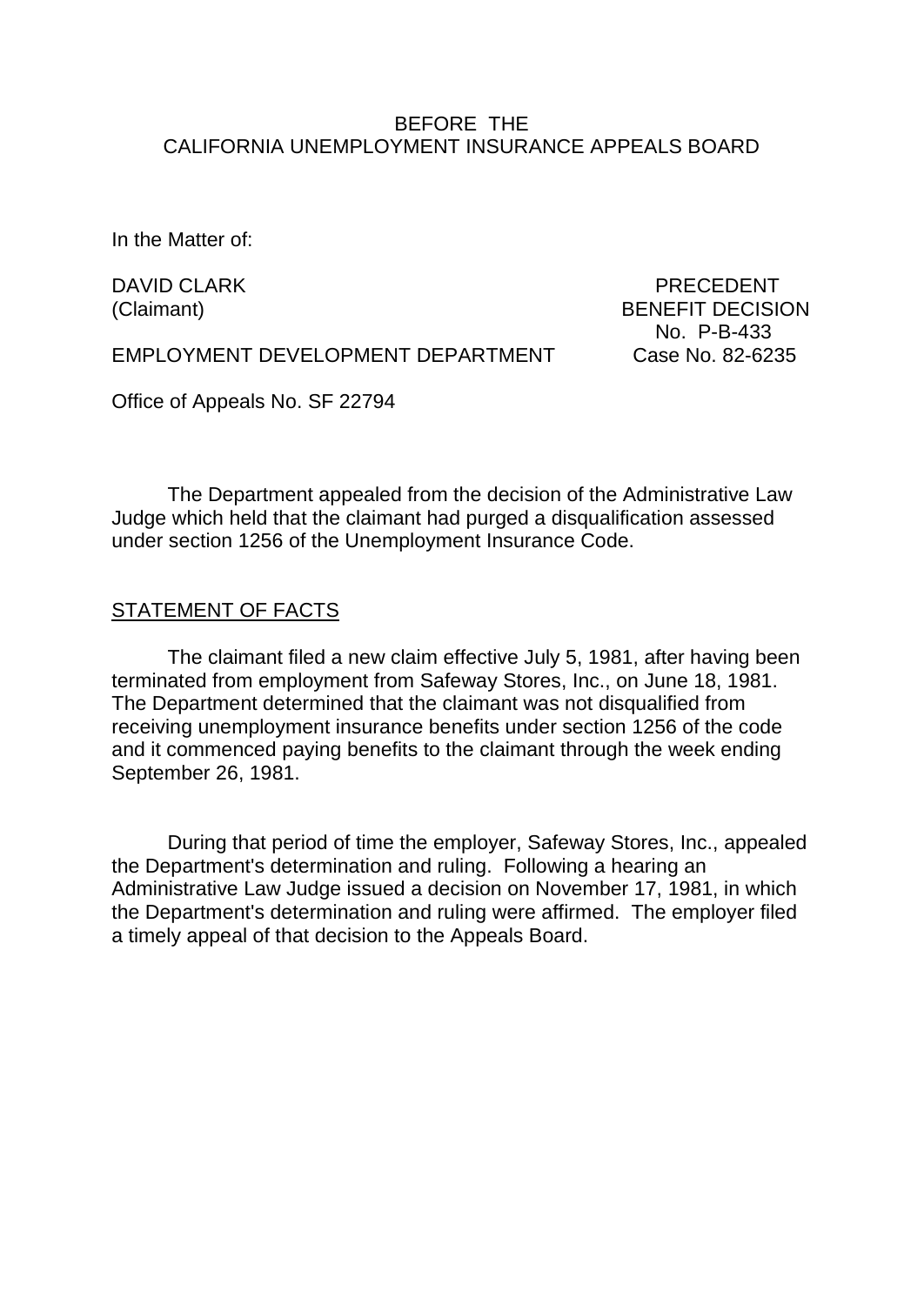On March 2, 1982, the Appeals Board issued its decision reversing the Administrative Law Judge's derision. It held that the claimant's actions constituted misconduct under section 1256 of the Code, and relieved the employer's reserve account under the provisions of subsection (b) of section 1335 of the code.

In the meantime the claimant had obtained work with another employer on September 26, 1981. He was laid off by this employer on January 31, 1982, and he reopened his claim for unemployment insurance benefits effective February 14, 1982. The Department paid benefits to the claimant until it received the Appeals Board's decision of March 2, 1982. At that juncture the Department stopped paying benefits to the claimant on the rationale that he had been disqualified from receiving benefits during the week beginning February 28, 1982, by virtue of the Appeals Board's decision of March 2, 1982.

It is the Department's position that any wages used by the claimant to purge the disqualification imposed during the week of February 28, 1982, must be earned in bona fide employment after that date.

# REASONS FOR DECISION

Section 1260(a) of the Unemployment Insurance Code provides as follows:

"An individual disqualified under Section 1256, under a determination transmitted to him by the department, is ineligible to receive unemployment compensation benefits for the week in which the act that causes his disqualification occurs and continuing until he has, subsequent to the act that causes disqualification and his registration for work, performed service in bona fide employment for which remuneration is received equal to or in excess of five (5) times his weekly benefit amount."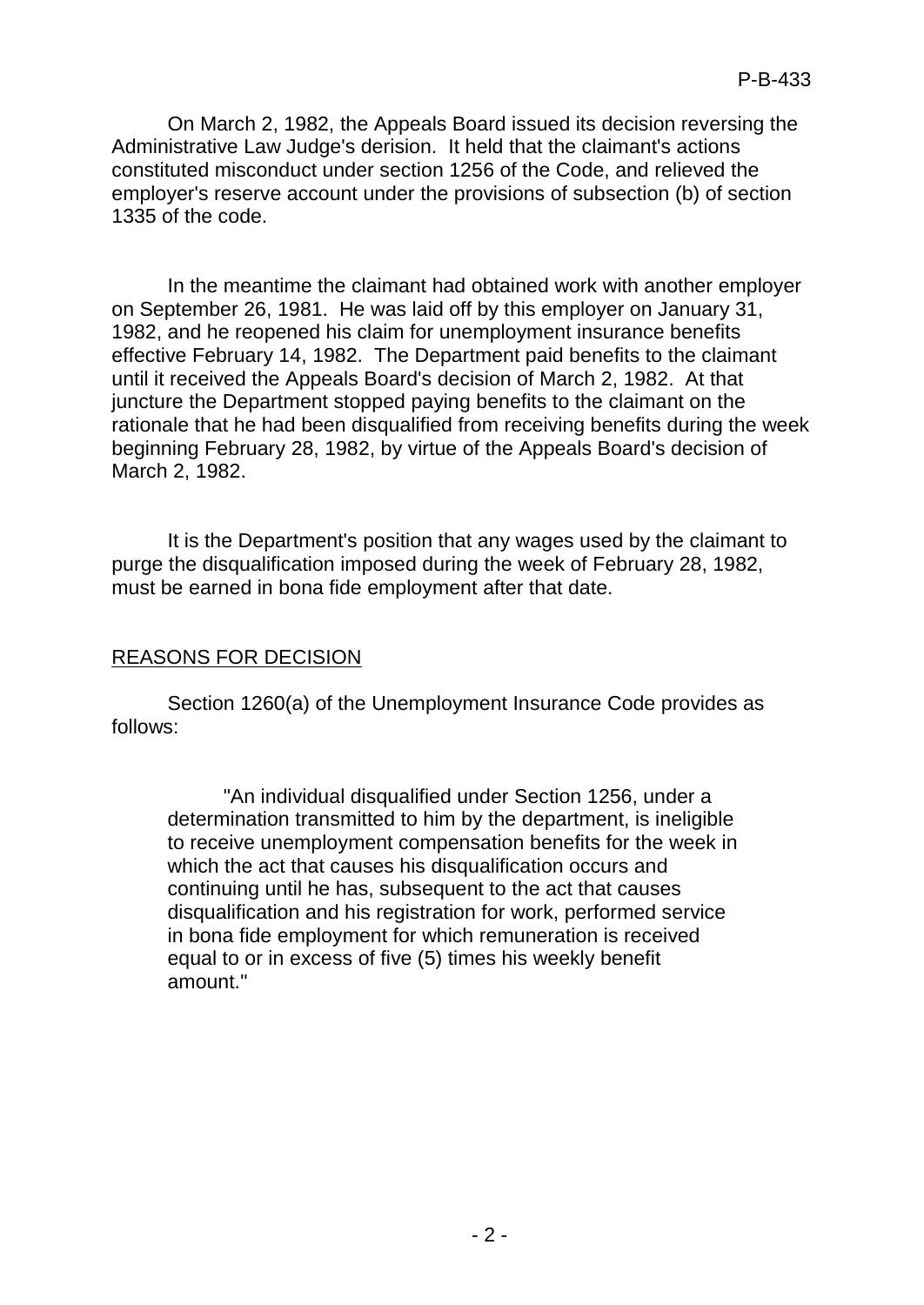Section 1260(a)-1, Title 22, California Administrative Code, provides in part that:

"This section interprets subdivision (a) of Section 1260 of the code which provides for a purge of a disqualification under Section 1256 of the code if a disqualified individual, after the act causing disqualification, performed service in bona fide employment for which remuneration is received equal to or in excess of five times his or her weekly benefit amount. . . ."

The plain language of both the statute and the regulation interpreting the statute does not sustain the Department's contention in this matter. Both sections refer to the act giving rise to a disqualification. In section 1260(a) of the code the ineligibility continues until the claimant has, subsequent to the act, earned wages in bona fide employment in an amount sufficient to satisfy the code requirement.

The regulation interpreting the code section provides for a purge of the disqualification if the requisite wages are earned after the act causing the disqualification. With respect to the case before us, the only act that is relevent to the issue is the discharge of the claimant (and, perforce, the underlying circumstances) from his employment with Safeway Stores, Inc.

We do not agree that the operation of section 1335 of the Unemployment Insurance Code in double affirmation cases transforms the date of the occurrence of the act leading to disqualification from the week in which it in fact occurred to the week in which the Appeals Board issued its decision. The plain meaning of the language in the aforementioned code sections is not made ambiguous by application of the double affirmation rule. Since the language is not ambiguous, it does not lend itself to the interpretation given it by the Department.

We therefore conclude that the "act causing disqualification" cited in section 1260 of the code has reference to the week in which the act occurred, and not to the week in which a final decision adverse to the claimant is issued by the Appeals Board.